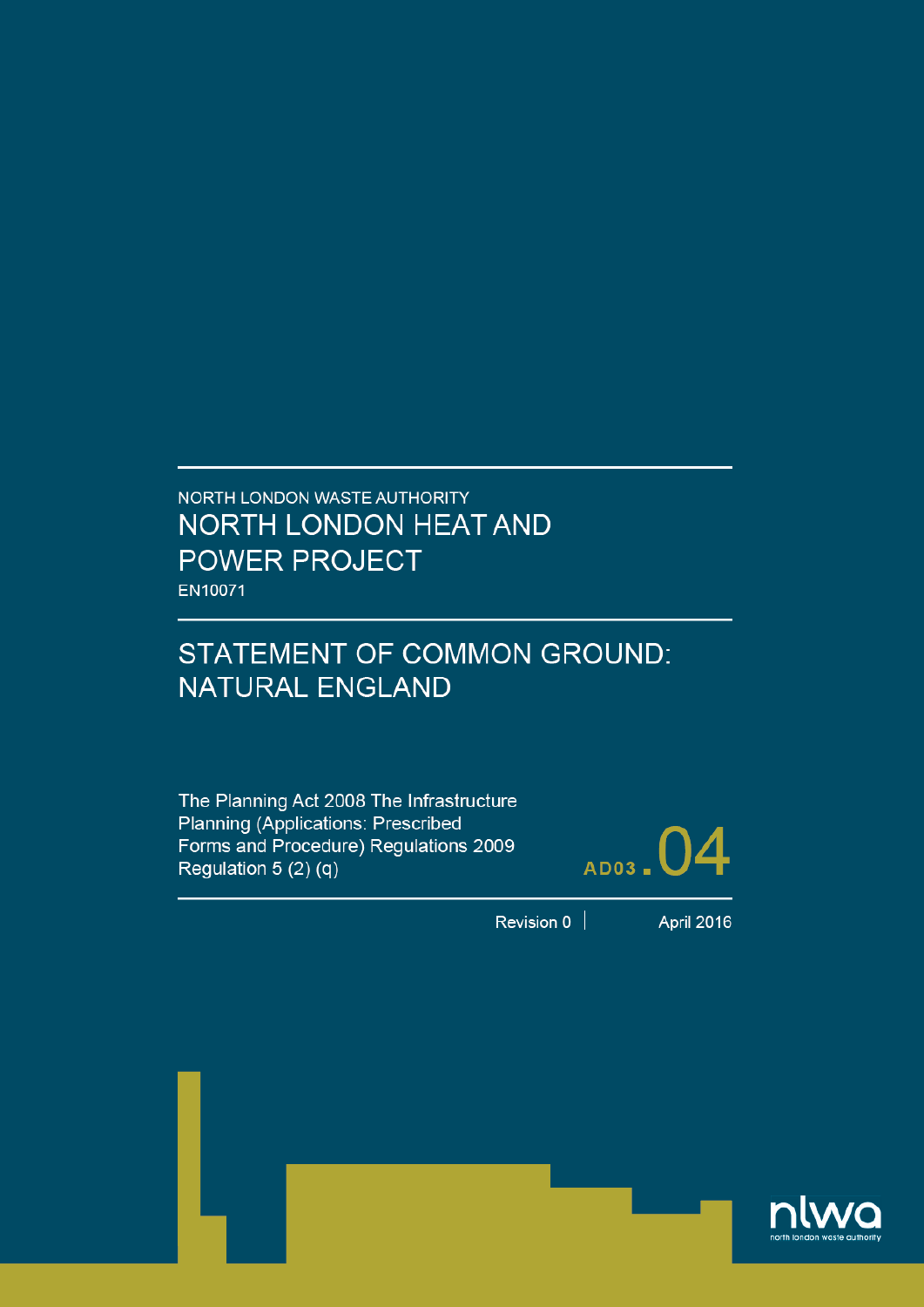Page

### **Contents**

| 1            | <b>Introduction</b>                      |                                                  |                |  |
|--------------|------------------------------------------|--------------------------------------------------|----------------|--|
|              | 1.1                                      | Purpose of this document                         | 1              |  |
|              | 1.2                                      | Parties to the SoCG                              |                |  |
|              | 1.3                                      | Structure of the SoCG                            | $\overline{c}$ |  |
| $\mathbf{2}$ | <b>Overview of Engagement Undertaken</b> |                                                  |                |  |
|              | 2.1                                      | Pre-Submission Engagement                        | 3              |  |
|              | 2.2                                      | <b>Public Consultation and Publicity</b>         | 3              |  |
|              | 2.3                                      | <b>Other Consultation</b>                        | 3              |  |
| 3            | <b>Matters Agreed</b>                    | 4                                                |                |  |
|              | 3.1                                      | <b>Identification of Sites</b>                   | 4              |  |
|              | 3.2                                      | Surveys                                          | $\overline{4}$ |  |
|              | 3.3                                      | <b>Replacement and Enhanced Habitat Creation</b> | $\overline{4}$ |  |
|              | 3.4                                      | <b>Environmental Statement</b>                   | 4              |  |
|              | 3.5                                      | Habitats Regulations Assessment (HRA)            | 4              |  |
|              | 3.6                                      | <b>Protected Species</b>                         | 4              |  |
| 4            |                                          | <b>Matters Still to be Agreed</b>                | 5              |  |
| 5            | <b>Agreement of this SoCG</b>            |                                                  |                |  |
|              |                                          |                                                  |                |  |

### **Tables**

Table 2.1: Summary of correspondence to date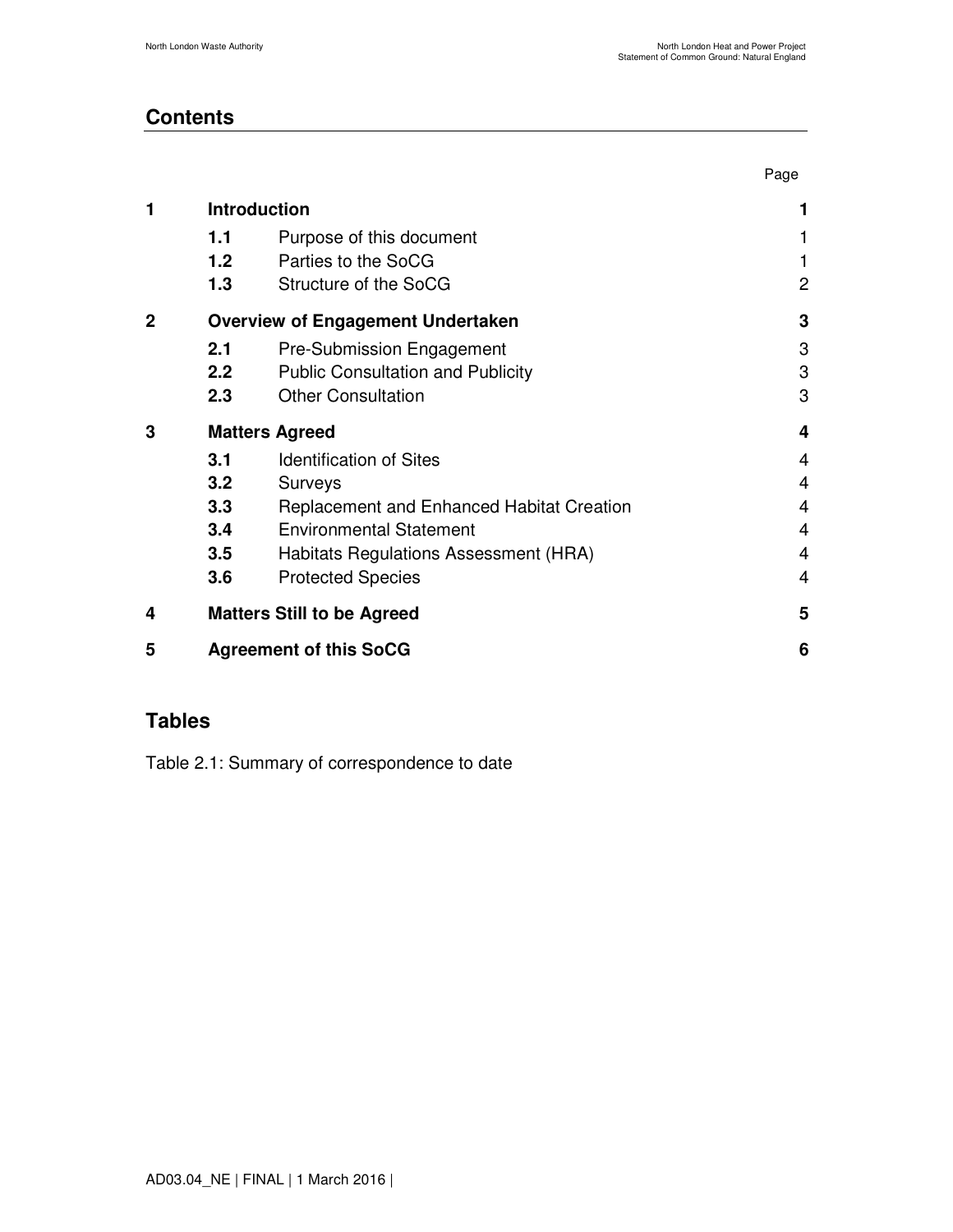# **1 Introduction**

## **1.1 Purpose of this document**

- 1.1.1 This Statement of Common Ground (SoCG) has been prepared jointly by the North London Waste Authority (the Applicant) and Natural England (NE) in relation to the application for a Development Consent Order (DCO) (the Application) for the North London Heat and Power Project (the Project). This SoCG has been prepared in accordance with guidance published by the Department for Communities and Local Government entitled 'Planning Act 2008: Guidance for the examination of applications for development consent' (March 2015) and the Rule 6 Letter from The Planning Inspectorate dated 27 January 2016.
- 1.1.2 The Project comprises the construction, operation and maintenance of an Energy Recovery Facility (ERF) capable of an electrical output of around 70 megawatts (MWe) at the Edmonton EcoPark in north London with associated development, including a Resource Recovery Facility (RRF). The proposed ERF will replace the existing Energy from Waste (EfW) facility at the Edmonton EcoPark.
- 1.1.3 The Rule 6 Letter states that the aim of a SoCG is to agree factual information and to inform the Examining Authority and all other parties by identifying where there is agreement and where the differences lie at an early stage in the examination process. The Rule 6 Letter also states that the SoCG should provide a focus and save time by identifying matters which are not in dispute and need not be the subject of further evidence or should state where and why there is disagreement about the interpretation and relevance of the information. This SoCG sets out the matters on which the parties agree and any areas where agreement has not yet been reached in order to ensure that evidence at the examination of the Application focuses on the material differences between the Applicant and NE regarding the Application for development consent.
- 1.1.4 This SoCG has been agreed and signed by both the Applicant and NE. It represents the position on matters, which are all agreed, as of 01/04/16.

# **1.2 Parties to the SoCG**

- 1.2.1 This SoCG has been prepared jointly by the North London Waste Authority, as the Applicant, and NE.
- 1.2.2 Established in 1986, the Applicant is a statutory authority whose principal statutory responsibility is the disposal of waste collected by the seven north London boroughs of Barnet, Camden, Enfield, Hackney, Haringey, Islington and Waltham Forest (the Constituent Boroughs). Since 1994 the Applicant has managed its waste arisings predominantly through its waste management contract with LondonWaste Limited (LWL) and the use of the EfW facility at the existing Edmonton EcoPark and landfill outside of London. The Applicant is seeking permission for the Project to replace the existing EfW.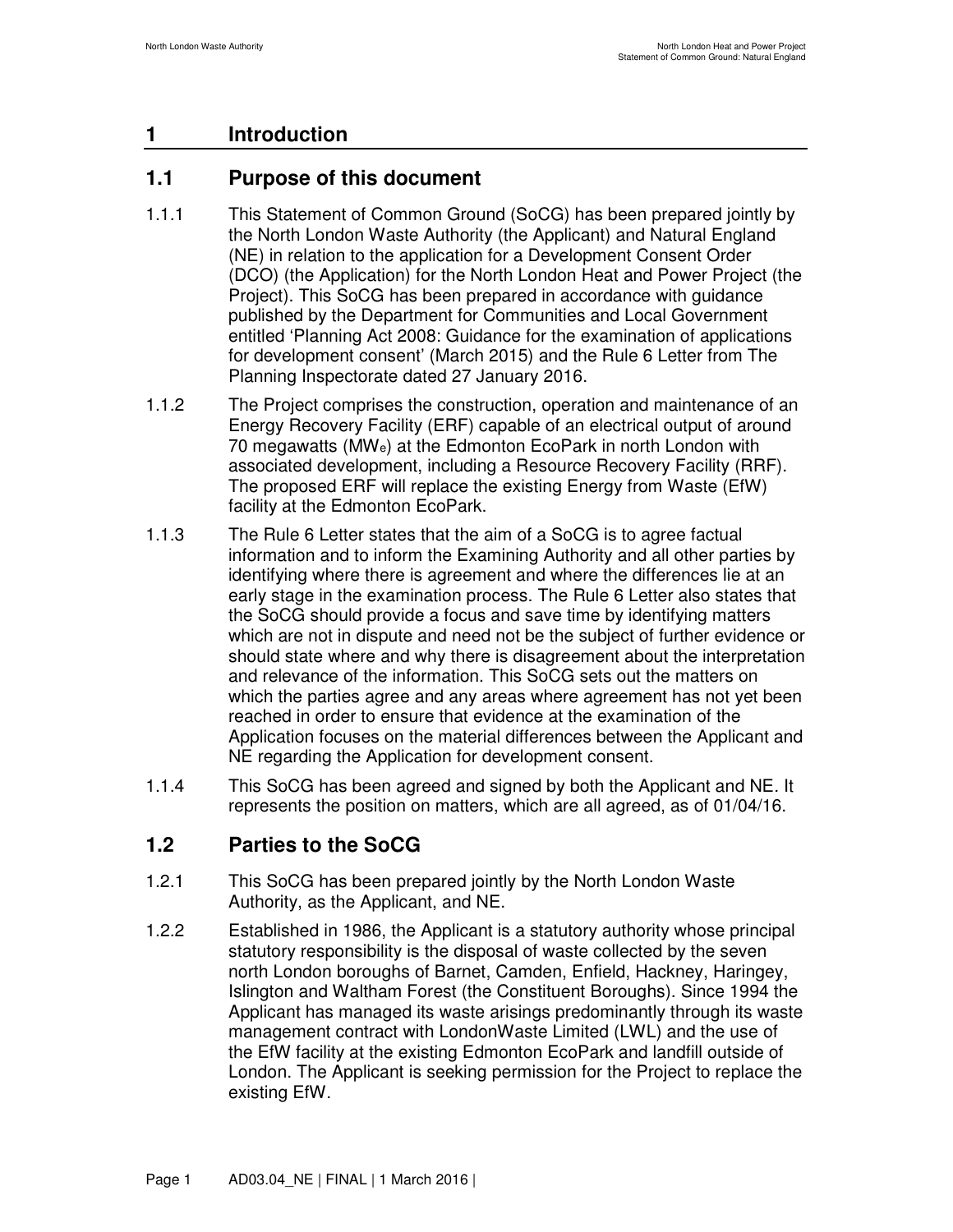1.2.3 Natural England is the government's advisor for the natural environment in England, including advice on the protection of England's nature and landscapes. Natural England is a statutory consultee in respect of Proposals concerning natural environment issues.

### **1.3 Structure of the SoCG**

- 1.3.1 This SoCG has been structured to reflect matters and topics of interest to NE in relation to the Project. The remainder of the SoCG is structured as follows:
	- Section 2: provides an overview of consultation to date between the Applicant and NE;
	- Section 3: provides a summary of areas that have been agreed;
	- Section 4: provides a record of areas still under discussion; and
	- Section 5: contains signatures to this SoCG.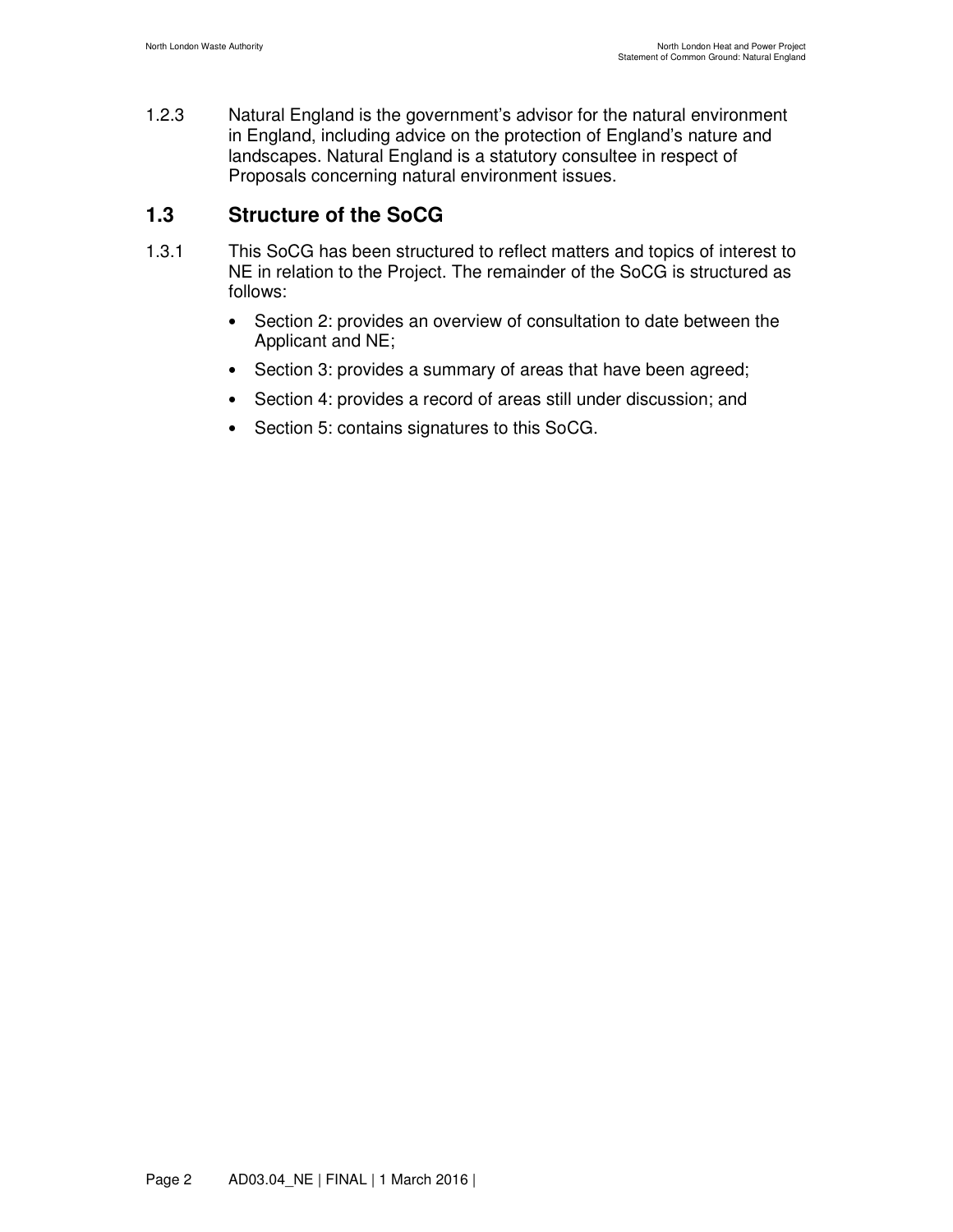#### $\mathbf{2}$ Overview of Engagement Undertaken

#### $2.1$ **Pre-Submission Engagement**

 $2.1.1$ There has been engagement with NE in the pre-application period. The engagement has taken the form of meetings and correspondence which has been used to inform the ecological site surveys and approach to Environmental Impact Assessment and Habitats Regulations Assessment. The table below summarises the pre-application engagement.

| <b>Date</b>         | Form of contact or<br>correspondence | Summary of key outcomes and points of<br>discussion                        |
|---------------------|--------------------------------------|----------------------------------------------------------------------------|
| 16 June 2014        | <b>Meeting</b>                       | Initial meeting with NE.                                                   |
| 28 November<br>2014 | Correspondence                       | The approach to EIA and other issues raised<br>by the Project.             |
| 3 February<br>2015  | Correspondence                       | NE's response to Habitats Regulations<br><b>Assessment Position Paper.</b> |
| 16 June 2015        | Correspondence                       | NE's advice relating to the Habitats<br><b>Regulations Assessment.</b>     |

Table 2.1: Summary of correspondence to date

#### **Public Consultation and Publicity**  $2.2$

- The Applicant consulted NE, as a prescribed consultee in accordance with  $2.2.1$ section 42 of the Planning Act 2008 (as amended), about the Project as part of the formal pre-application consultation and publicity process. This process afforded NE the opportunity to provide formal responses to the information presented at the following specific stages of the preapplication process:
	- Phase One Consultation;
	- Phase Two Consultation and Section 48 publicity.
- $2.2.2$ NE responded to the Applicant's Phase 1 consultation on 26 January 2015. NE responded to the Applicant's Phase 2 consultation on 30 June 2015.

#### $2.3$ **Other Consultation**

 $2.3.1$ NE were also consulted, as a consultation body under the Infrastructure Planning (Environmental Impact Assessment) Regulations 2009, by the Planning Inspectorate on the Environmental Impact Assessment Scoping Report submitted by the Applicant in October 2014.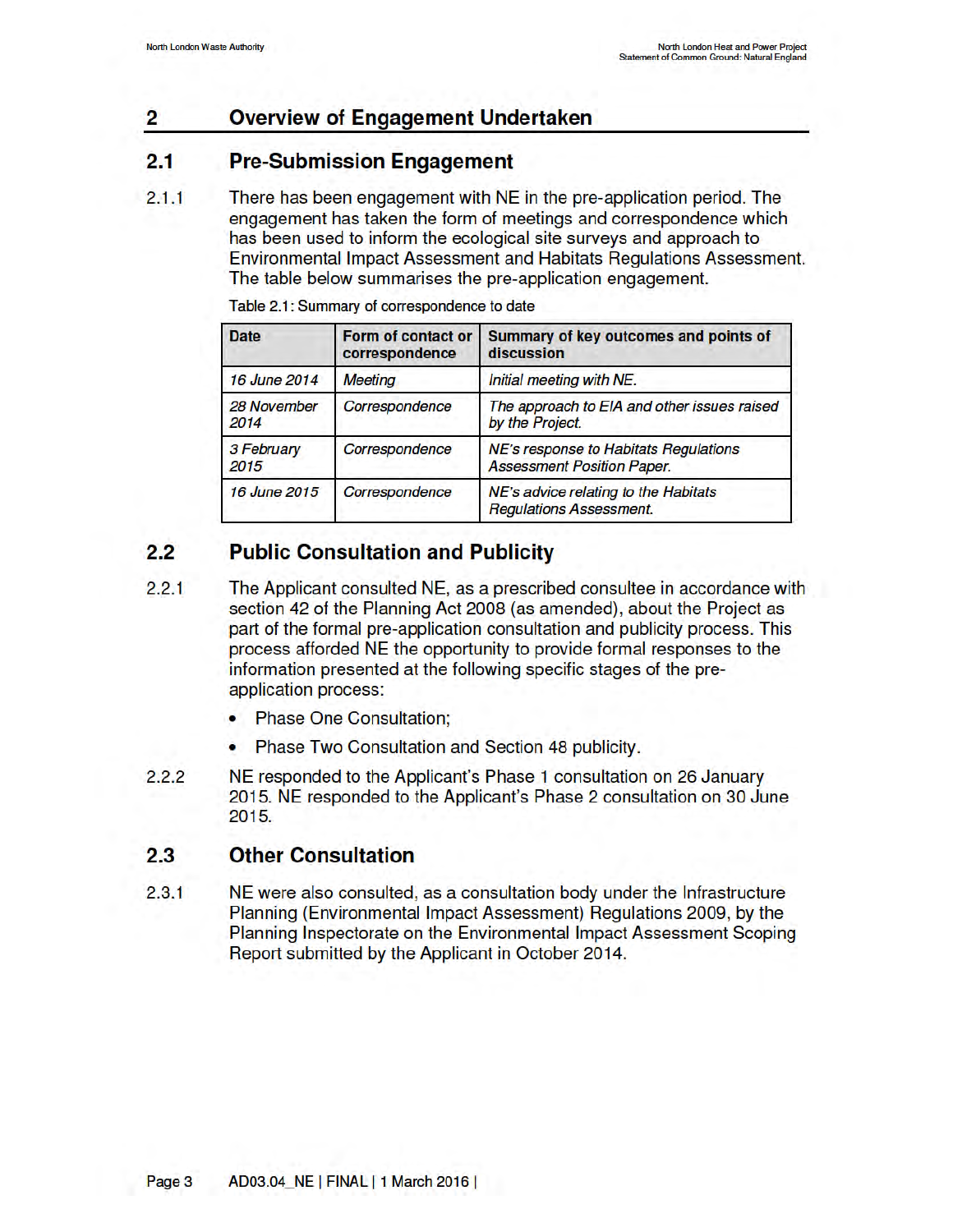#### **3 Matters Agreed**

The following matters have been agreed between the Applicant and NE at the time of submission of this SoCG.

### **3.1 Identification of Sites**

3.1.1 NE is satisfied that the Applicant has identified relevant and appropriate designated sites adjacent to the Application Site. The designated European sites are the Lee Valley Special Protection Area (SPA) and, Ramsar site and the Epping Forest Special Area of Conservation (SAC).

#### **3.2 Surveys**

3.2.1 It is agreed that the ecological surveys that have been carried out and data used for the Project are appropriate.

### **3.3 Replacement and Enhanced Habitat Creation**

3.3.1 NE welcomes the approach to considering and including replacement and advanced habitat creation as part of the Project. Identified measures include green/brown roofs, increased use of native species, and provision of bird and bat boxes.

### **3.4 Environmental Statement**

- 3.4.1 NE supports the inclusion of the Ecology topic in the Environmental Statement (AD06.02) and the data collection methods and assessment methodology used.
- 3.4.2 It is agreed that there will need to be ongoing consideration for ecological effects and that the measures set out in the Code of Construction Practice (AD05.12) provide a mechanism for managing this.

### **3.5 Habitats Regulations Assessment (HRA)**

3.5.1 NE has agreed the HRA methodology used and is content with the finding in the No Significant Effects Report (AD05.07) which concludes that there is No Likely Significant Effect on designated sites, including in combination with other development projects.

### **3.6 Protected Species**

NE is satisfied that there will not be any impacts on protected species, specifically bats as a result of the Project.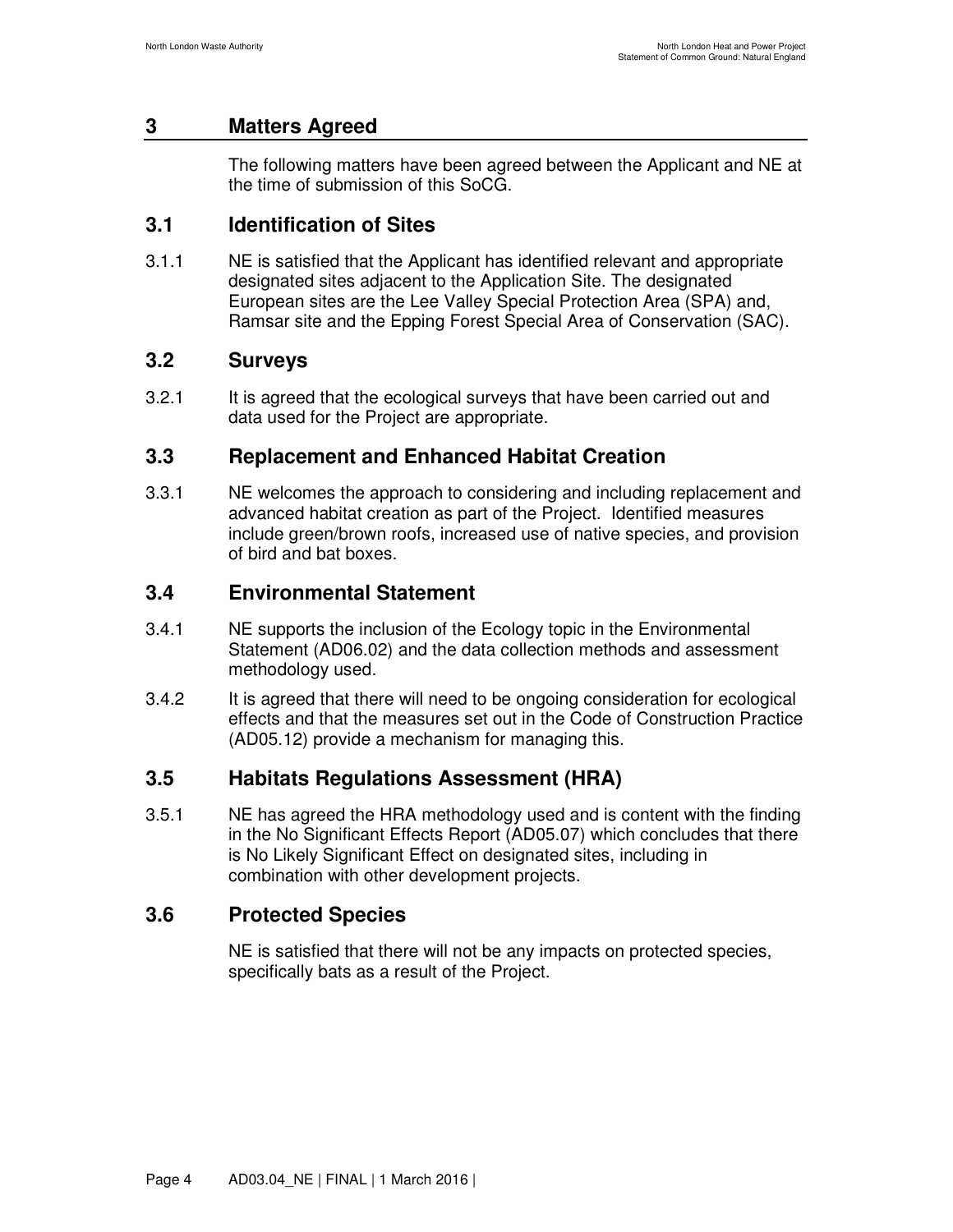### **4 Matters Still to be Agreed**

4.1.1 There are no matters still to be agreed.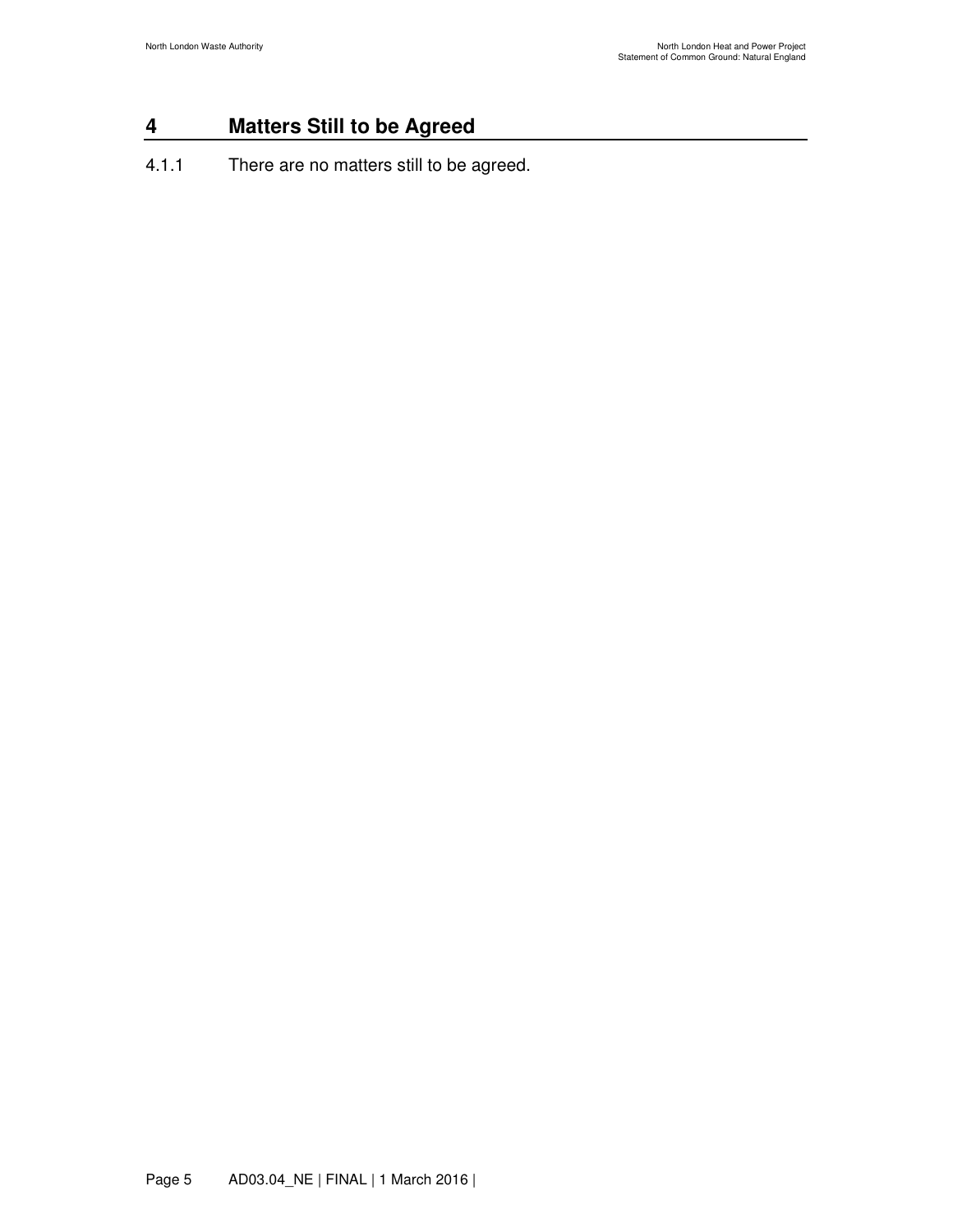#### 5 **Agreement of this SoCG**

This Statement of Common Ground has been jointly prepared and agreed  $5.1.1$ by:

| Signature: |  |                                        |
|------------|--|----------------------------------------|
|            |  | Position: Head of Legal and Governance |
|            |  | Date: 6 April 2016                     |

Name: MarcTurner Signature: